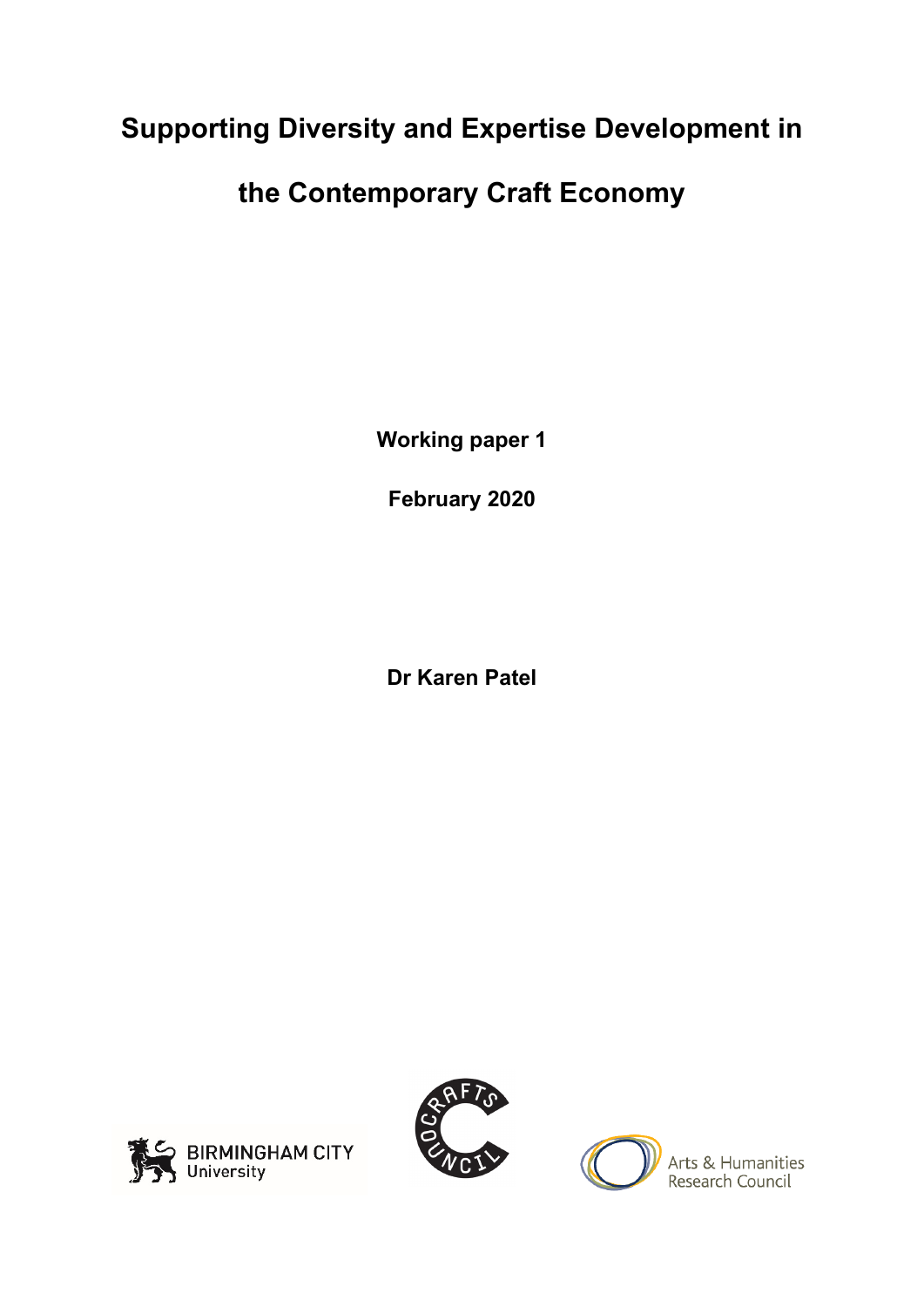## **Contents**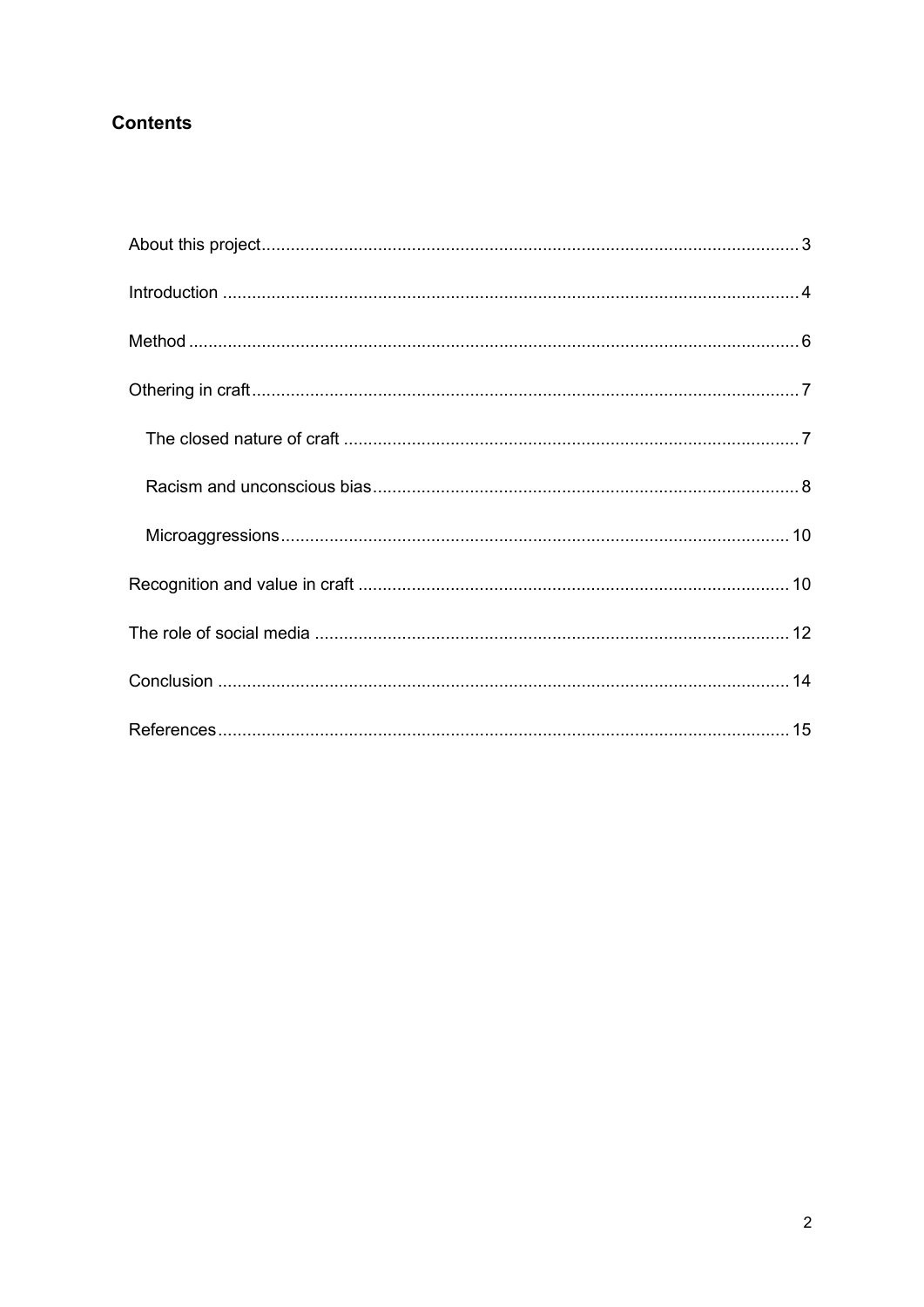### <span id="page-2-0"></span>**About this project**

Craft Expertise, or 'Supporting diversity and expertise development in the contemporary craft economy' is an Arts and Humanities Research Council (AHRC) funded UKRI/RCUK Innovation Fellowship led by Dr Karen Patel of Birmingham City University, in collaboration with Crafts Council UK. This is a two-year project which began in March 2019, and involves research and public engagement activities which seek to address the following objectives:

- 1. To develop a theoretical account of craft expertise which will challenge how craft expertise is framed in the contemporary digital and cultural economy, particularly in relation to gender and race.
- 2. To produce recommendations for policy relating to Black and Minority Ethnic (BAME) cultural workers in the digital and creative economy, and issues around inequalities in the wider sector.
- 3. To enhance understanding of the specificity of craft expertise as mediated on social media platforms.

The project involves interviews, ethnography, podcasts, workshops, academic publications and a conference. The work builds on a previous AHRC funded project, '**[supporting](https://www.bcu.ac.uk/media/research/supporting-diversity-in-the-craft-economy)  [diversity in craft through digital technology skills development](https://www.bcu.ac.uk/media/research/supporting-diversity-in-the-craft-economy)**' which concluded in December 2018.

For more information about the Craft Expertise project email Karen Patel at Karen.patel@bcu.ac.uk.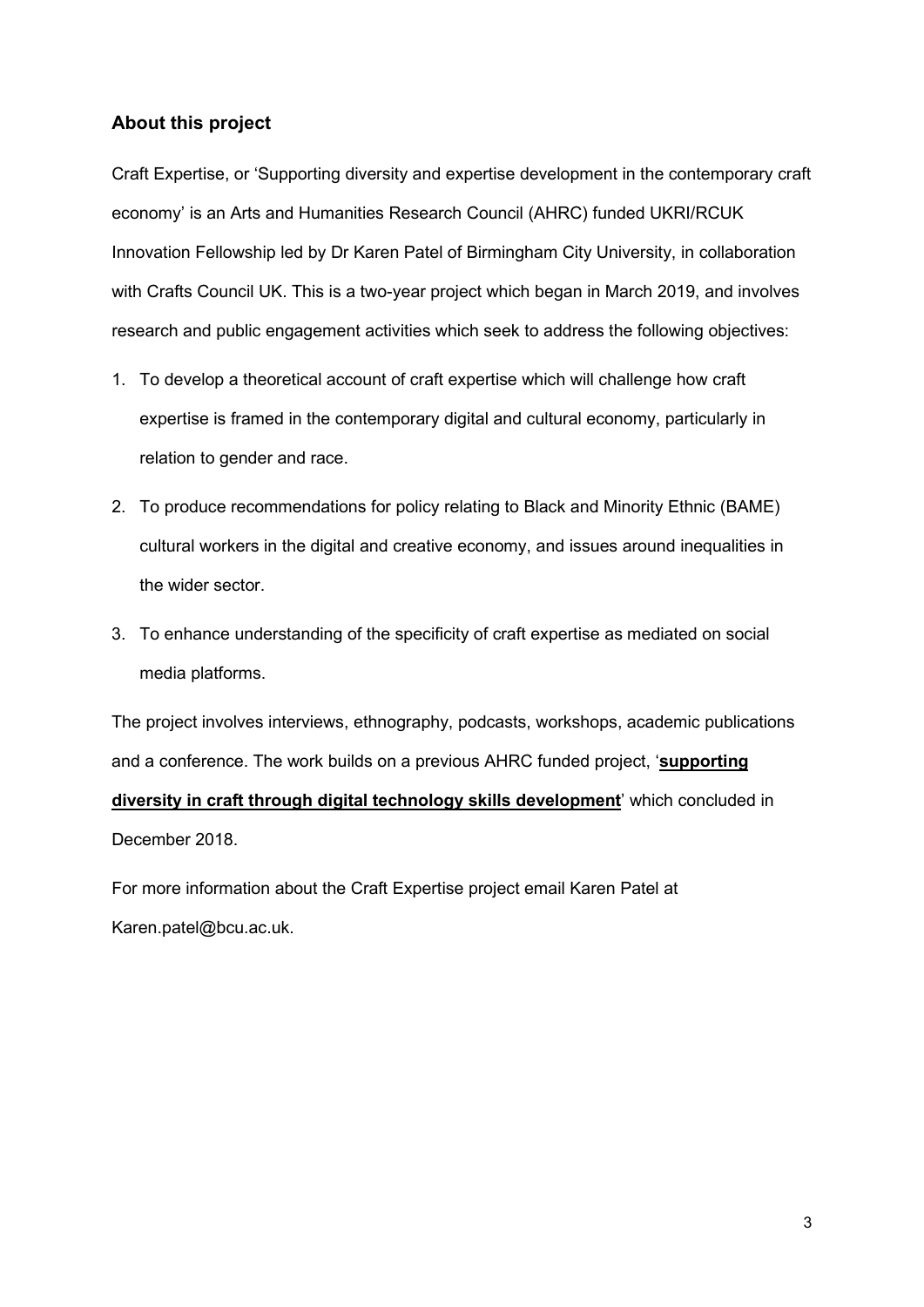#### <span id="page-3-0"></span>**Introduction**

This working paper presents initial findings from research carried out for the Arts and Humanities Research Council (AHRC) funded project 'Supporting diversity and expertise development in the contemporary craft economy' or 'Craft Expertise'. The paper is intended for a non-academic audience and presents work in progress from the project, primarily quotes and evidence from the interviews. This evidence would be of interest to those working in craft or craft education, and craft and cultural organisations.

The Craft Expertise project is in collaboration with Crafts Council UK and involves research and public engagement activities which seek to support greater diversity in the UK craft economy. It builds on an initial one-year project, 'Supporting diversity in craft through digital technology skills development' which concluded in December 2018 and involved interviews and workshops with women working in craft<sup>[1](#page-3-1)</sup> who are from a Black or Minority Ethnic (BAME) background. The initial project (Patel, 2019) explored the experiences of these women makers in the contemporary craft economy, which according to Crafts Council UK figures (Spilsbury, 2018) has an underrepresentation of BAME makers working in the sector. Furthermore, of those working full-time in craft occupations, the majority are white men, whereas part-time and self-employed makers are mostly women.

The figures by Crafts Council UK point to inequalities within the contemporary craft workforce which are evident in the wider creative sector (Brook, O'Brien and Taylor, 2018). The report for the initial project by Patel (2019) provides initial insights into the experiences of BAME women in craft, highlighting the importance of cultural background and family influence in these women's decision making when pursuing craft as a career; the challenges of using social media including a lack of confidence, risk of feeling exposed online and skills needs; and opportunities of social media use for BAME women makers, such as sharing and knowledge exchange, creating a sense of community and supporting greater visibility of their

<span id="page-3-1"></span><sup>1</sup> By craft, we mean creative practice which is grounded in the material creation of objects by hand. For example, textiles, ceramics, jewellery and woodwork.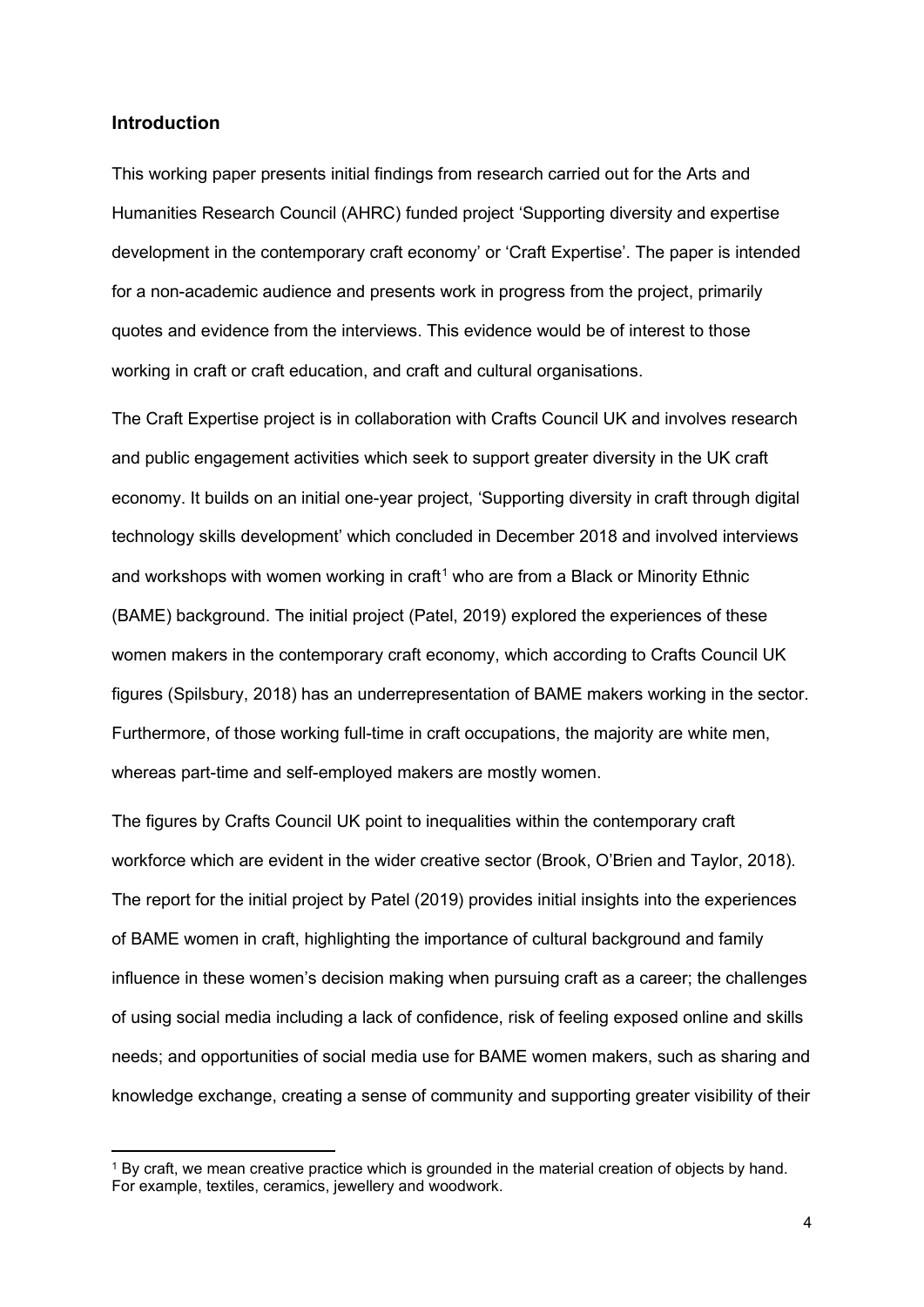craft work online. Indeed, it is argued that online spaces help to reproduce a mostly white and middle-class picture of contemporary craft (Luckman, 2015).

The Craft Expertise project seeks to explore and problematize existing preconceptions about what craft expertise is, and which types of craft, and makers, are valued in the contemporary craft economy. It aims to highlight the specific challenges women makers of colour face in the sector and work towards addressing inequalities through practical interventions and policy recommendations.

The findings in this working paper stem from 15 interviews with BAME women from around the UK who are working towards a craft career. In comparison to the previous project, these interviews focused much more on their experiences as women of colour within craft – in studios, at craft fairs, and online. The initial findings so far suggest that there are some barriers for people in minority groups to become professional makers which are social (including instances of racism and othering), cultural and economic. For those who are not from a relatively privileged background or with the necessary networks and educational level, it is particularly difficult to make a career and be adequately recognised in the sector. If, as Richard Sennett (2010) says, 'anyone can be a craftsman', more needs to be done to make craft spaces more inclusive.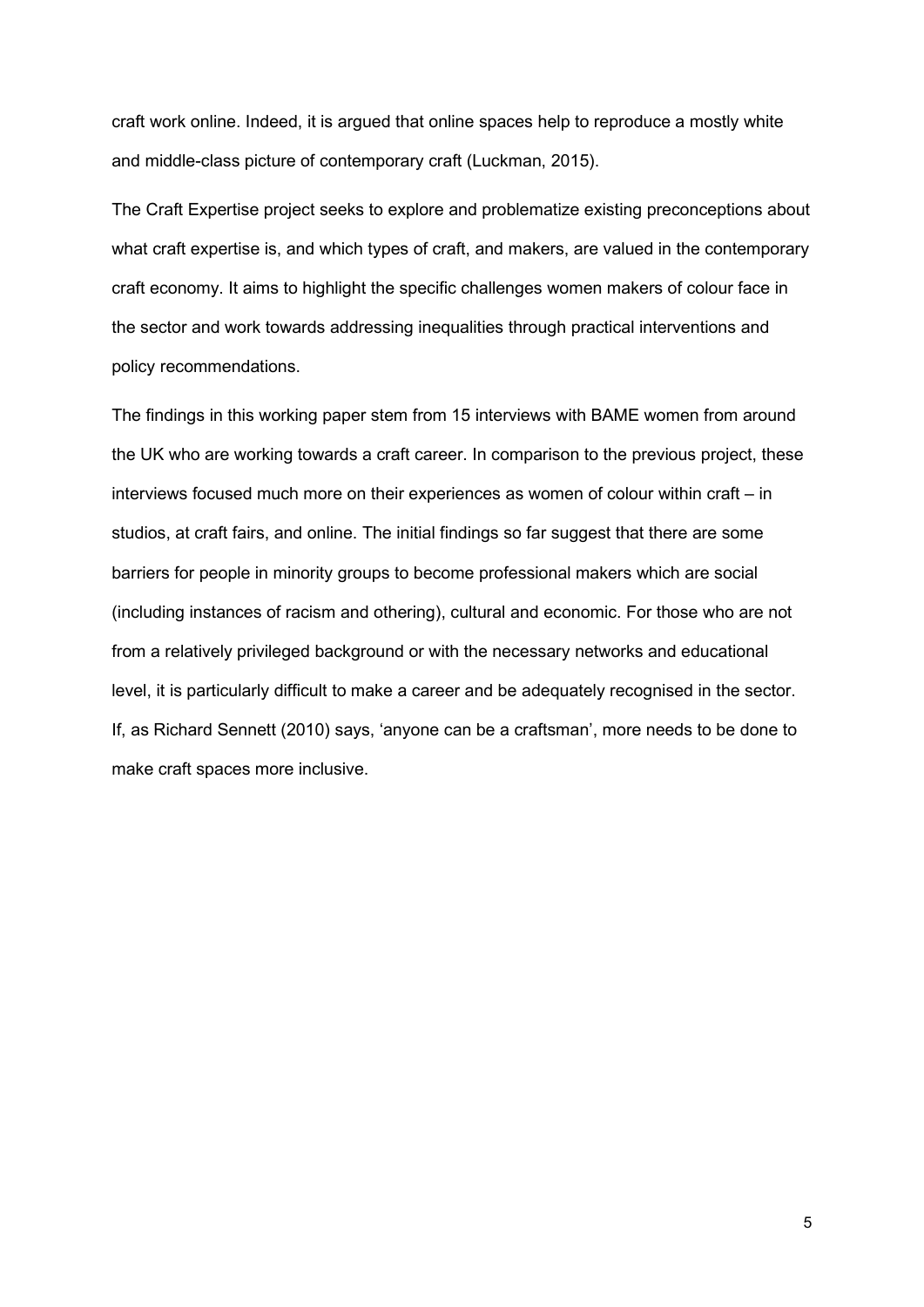#### <span id="page-5-0"></span>**Method**

So far, I have carried out 15 interviews with makers primarily from London and Birmingham, and one in Newcastle. They are all women from a BAME background, 12 of them are in the craft industry, either working on their practice full-time or working towards that. The majority of the professional makers do other jobs alongside their practice, mostly teaching, administrative or community arts work. Only two of the professional women are working on their practice full-time. The three non-professional makers are from Craftspace Birmingham's Women's Maker Movement project – which invites migrants with little or no arts education to take part in jewellery making classes in Birmingham. All of these women aim to start a business in craft using the skills they learned. Of the twelve professionals, two are early career (within 5 years of graduating from higher/further education) five are mid-career, five are established (been working in craft for more than ten years).

The interviews were carried out either face to face or over the phone, recorded and transcribed. All participants provided informed consent, they will be anonymised in this paper and pseudonyms used in place of their real names. The transcripts were thematically analysed using Nvivo qualitative analysis software. Three major themes emerged from the analysis which will be discussed in this paper:

- How women makers of colour are othered in craft, highlighting the closed nature of the craft industry, as well as incidents of racism and unconscious bias.
- Recognition and value of craft, including how the women's work is devalued because of their ethnicity and/or gender, or them being expected to make 'ethnic' crafts.
- Social media and how their experiences in the craft sector generally feed into a reticence to promote themselves online. At the same time, there is a 'like it or lump it' attitude from some who will not let the threat of racism or ill treatment online stop them from building an online presence and communicating their expertise.

The next three sections discuss these findings in greater depth.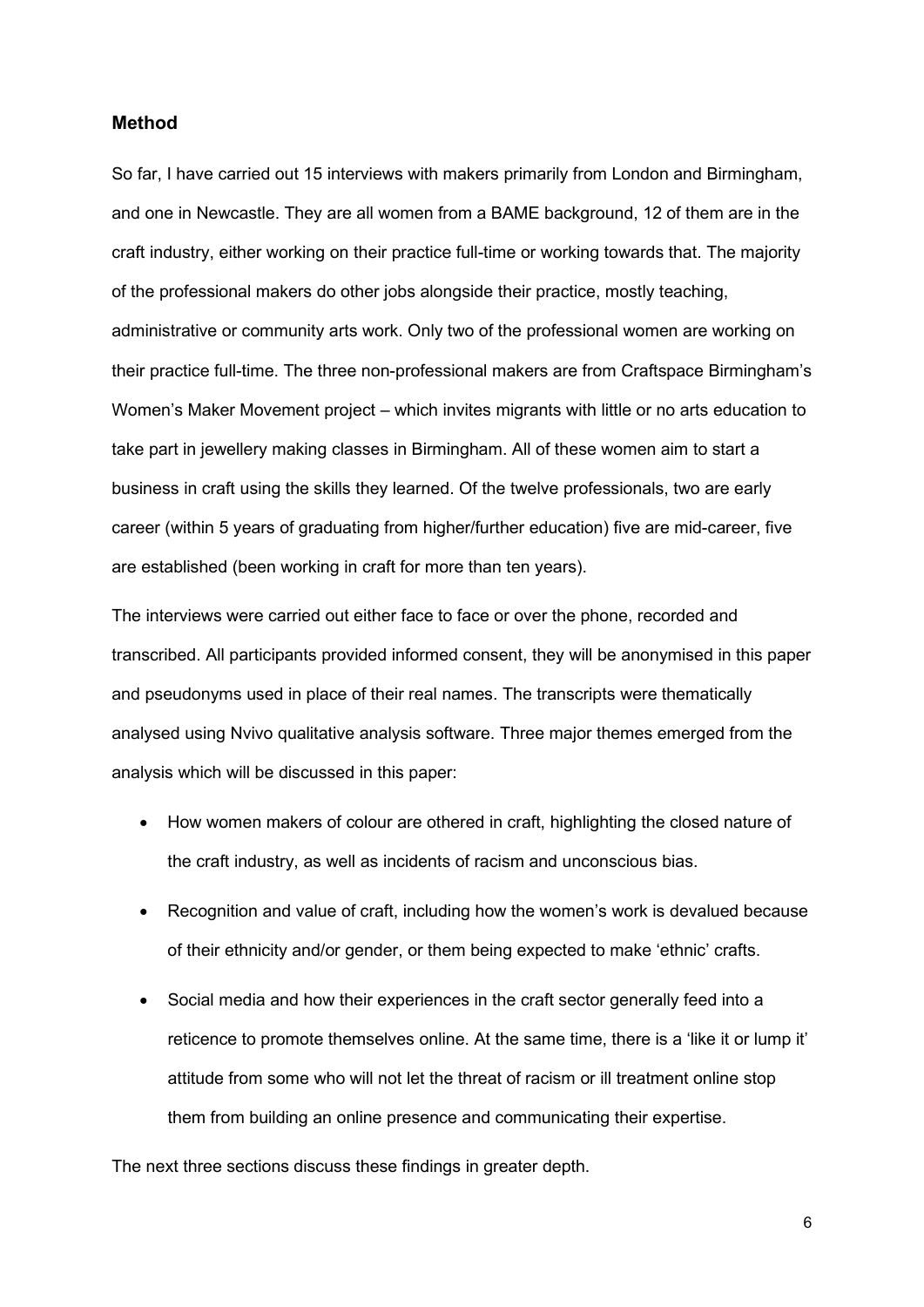#### <span id="page-6-0"></span>**Othering in craft**

The first and most prominent theme from the interviews was the prevalence of othering in craft. Almost all of the participants working professionally in the sector commented on incidents of racism and microaggressions within the craft community and during craft education. Some also commented on the closed nature of the craft sector, whereby if you are not from a relatively privileged background, it can be difficult to engage with the relevant networks and get noticed.

#### <span id="page-6-1"></span>*The closed nature of craft*

For example, Sam grew up in London and is from an East Asian background. She says:

I think **I'm still an outsider** because I'm just doing everything myself and trying to get into this scene. I think it's one of those things that's a little bit hard to get in, but once you get in, you are recognised, and then you get all these opportunities thrown at you.

If you are exposed to all these social events, and social fairs, and societies because of your upbringing, and where you're from, then **it's easier to get recognised** and step foot into it than someone who's just coming from a background that's completely different and new to this whole craft and art world.

Even though she grew up in London, Sam feels like she doesn't have the background and networks to break in to craft, hence feeling like an outsider. The idea of feeling like they don't belong, or like an outsider, was referenced in most of the interviews.

Some of the more established makers said that the closed nature of craft is a class and education issue. Karan, of a South Asian heritage and based in a studio in London, said that younger makers and students don't socialise with their local communities. She says: "**They carry on socialising in their college group, which is white**. Then they come here [to the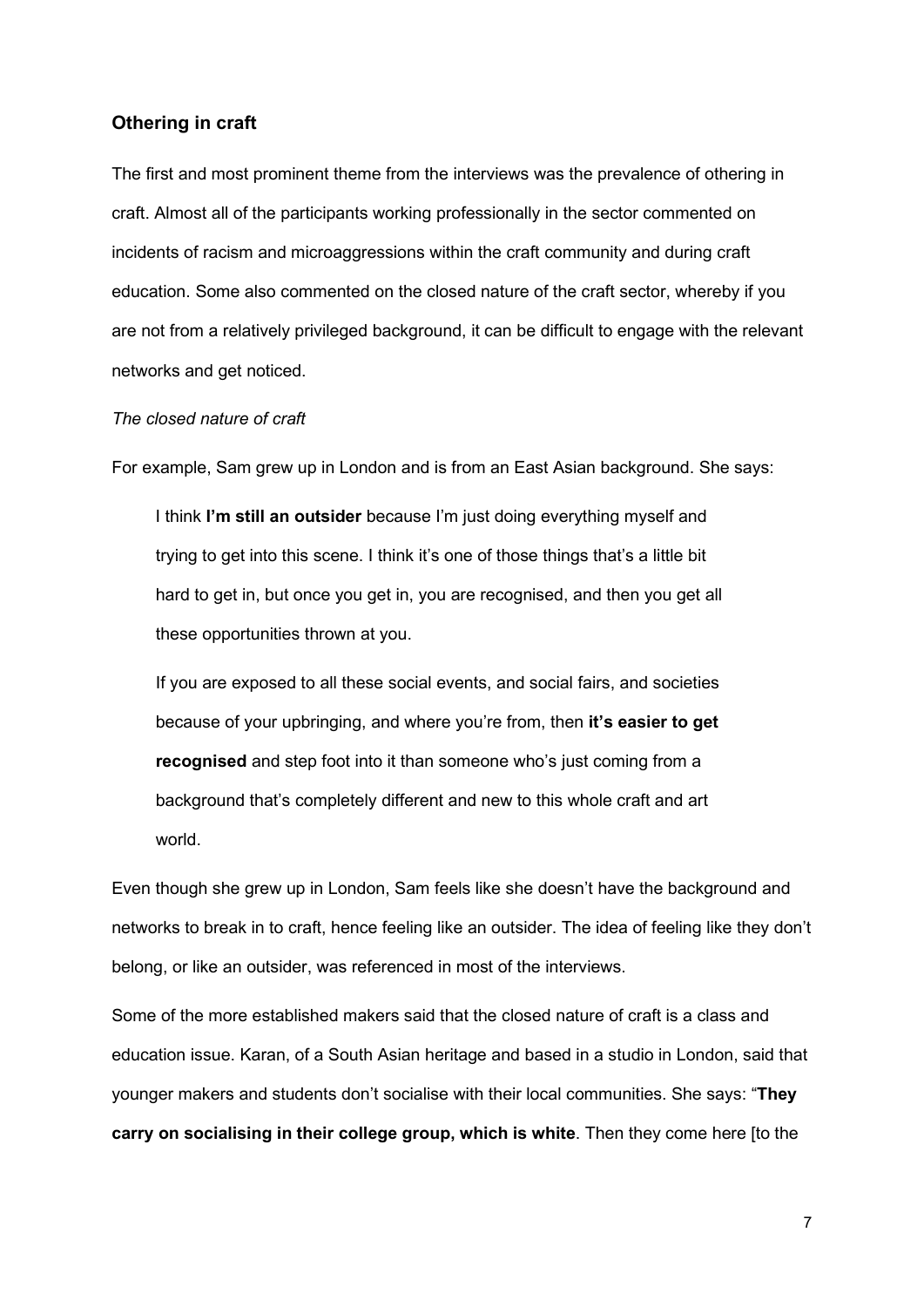studios in London] and they carry on socialising with this group, which is white, and so nothing moves on from that".

Heena, a jeweller in Birmingham and also of South Asian heritage says: "I think that you move in different circles if you come from a different class, and that also creates opportunities. You exude a certain confidence as well if you come from a certain background". As a result of the seemingly closed nature of craft, some of these women have, at times, not felt confident networking or applying for opportunities because of not feeling quite like they fit in. This means that the craft industry is not a place where they feel they belong.

Jasmine and Olivia are both black women, and both spoke about not feeling like they belong in certain craft spaces. For example, Olivia said, on when she attends craft fairs, "If you don't see anyone that looks like you, you think, 'Actually, **maybe it's not for me'**". Jasmine said:

I went to look around at what they had and the studio spaces and the people that were there, and I was like, '**I don't belong here, I don't belong here**'.

I find, a lot of the time, I'm usually the only black person in a room, which **can be exhausting**.

Why is it exhausting? Because of unconscious bias and racism which almost all of the women interviewed had experienced at one point or another during their careers.

#### <span id="page-7-0"></span>*Racism and unconscious bias*

Heena, described her experience with a trade supplier:

In the past I went to a goldplaters to get some samples done […] I was pleasant enough, said I'd bring the samples, then when I brought the samples he was really, really rude to me. I've had friends who've had a similar experience but **I definitely got that feeling off him that it was partly because I was Asian**.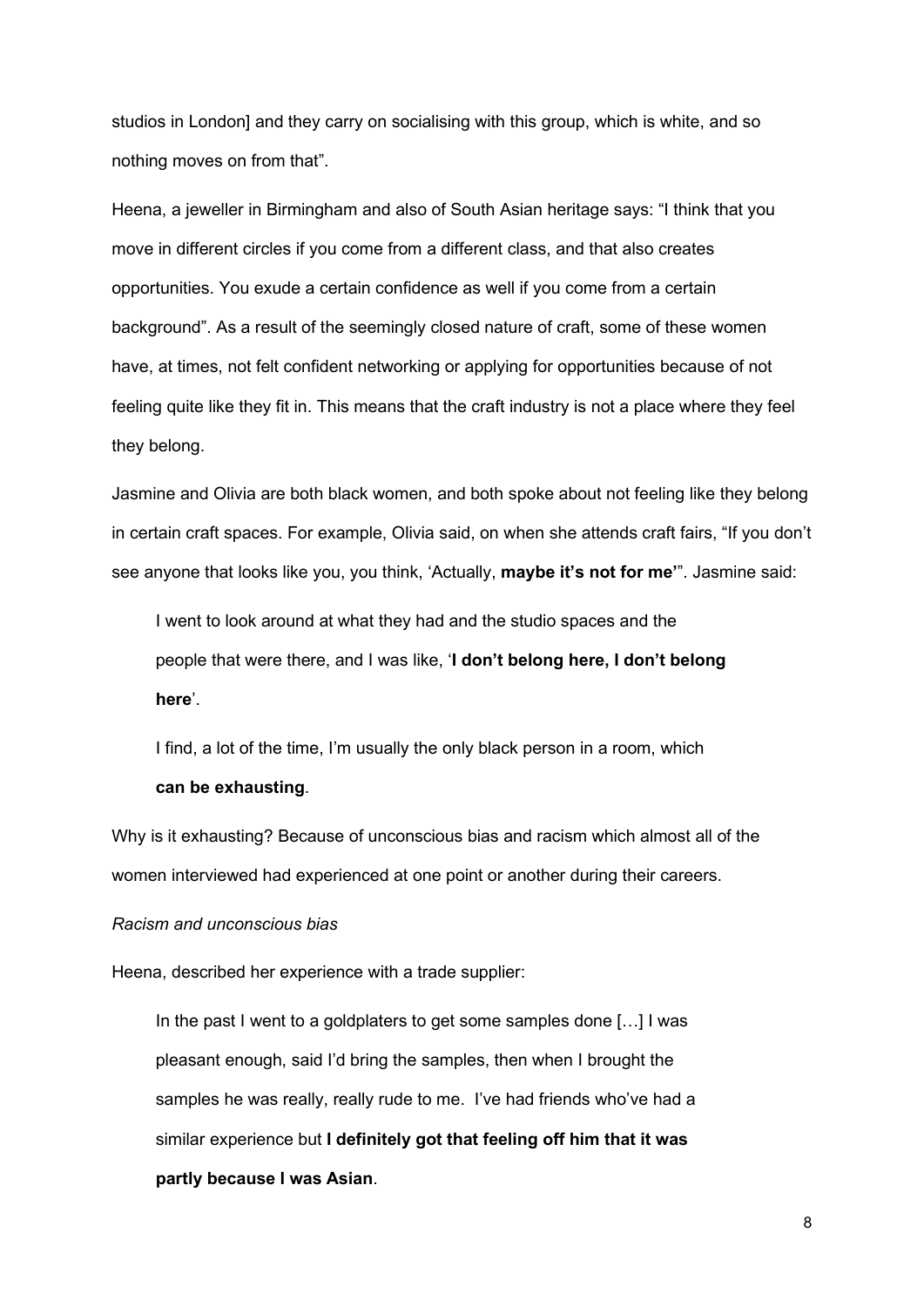It's always a feeling, you can't pinpoint it, I couldn't say you said something racist to me, but it's a definite feeling because I see when other people get to see that person, **they might be rude but they wouldn't do it in the same way**.

Heena discussed several instances where she felt she was being treated rudely or dismissed. She felt this was not only because of her ethnicity (though she suspected this was at least part of the reason) but also because of her gender and working-class background.

Sofia in Newcastle described her experience of racist abuse at a craft market:

Well there's actually a market here called Tynemouth Market, and one of the first times that I went there, I started going last year, and I actually got my stall right next to this racist man. I was a bit upset, but my sister in law came over, and then she was kind of like standing in between us, because she could tell how affected I was getting.

Because he was just coming over, in my personal space, because I think he realised it affected me more. Then he just started saying, '**Oh, yeah, we don't want brown people here**'. It was so in my face, it was horrible.

Unfortunately, apparently, **that is kind of like the norm at some markets,** and it's a bit strange.

Sofia said that at the market no one offered to help her, because the man who was doing it was "being quite jovial about it" and trying to laugh it off. The fact that she says it is the norm at these markets is a worrying sign, and demonstrates that the situation in some areas of the UK can be worse than in larger cities such as Birmingham and London. That does not mean that women makers of colour in such cities do not face difficulty. Behaviours from others which are harder to pinpoint – microaggressions – were commonly experienced among the participants.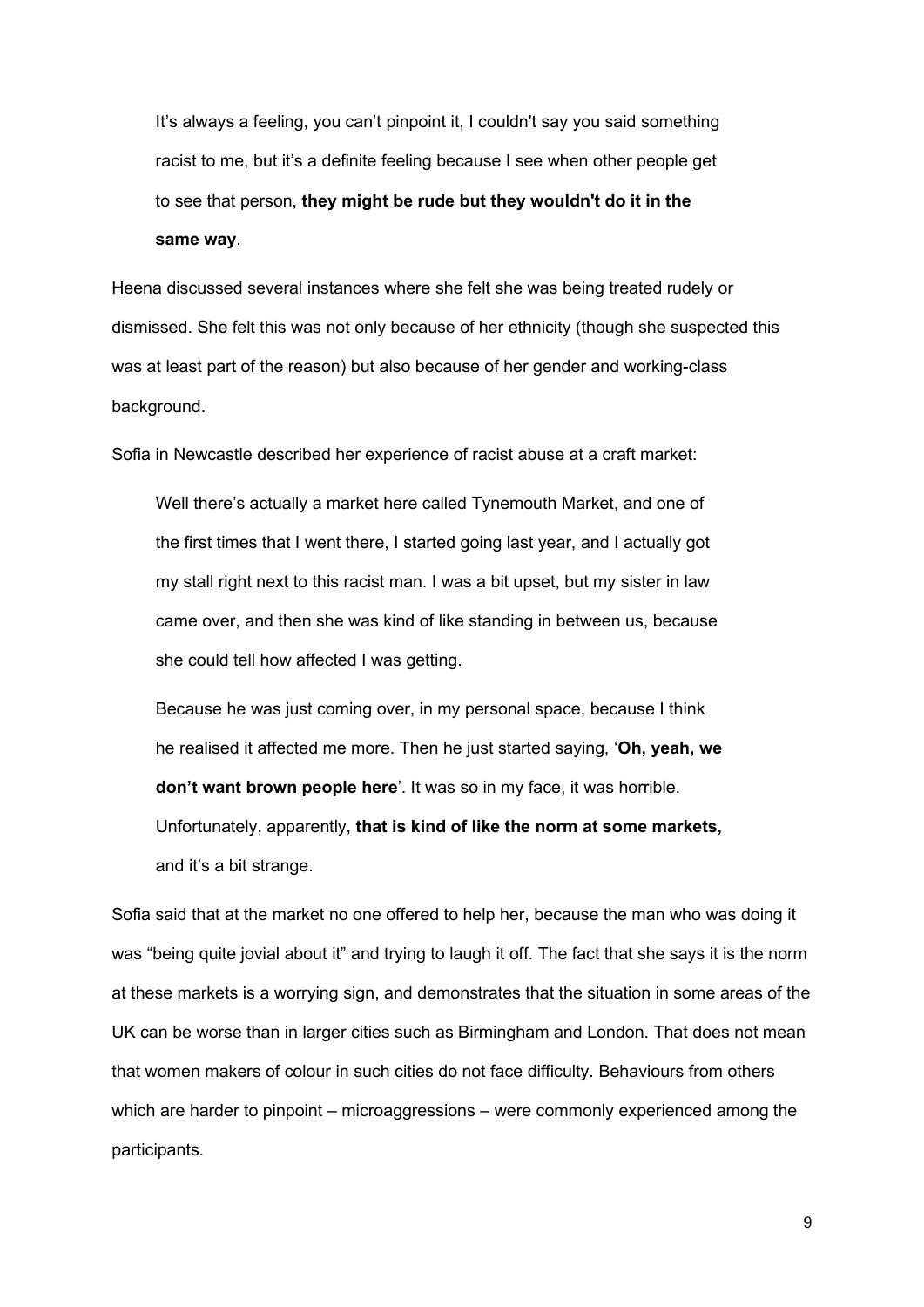#### <span id="page-9-0"></span>*Microaggressions*

Examples of microaggressions include comments or looks, which aren't overtly racist, but which make the recipient very aware that they were being judged primarily because of their ethnicity. For example Tina, who is of South Asian heritage, describes her experiences when she holds open studios events in London:

At Open Studios, you have all your work out on display and it's for sale. You can see that this is a workshop. And people have said to me- And usually it's been people of a certain age and of a certain demographic. **And they'll say, "Is this all made here, in the UK?" Or, "Do you make this yourself?" Or, "Is it made here or is it made abroad?"** Now, that's quite loaded, isn't it?

Even though she is a British woman and her work is British made, that is not taken as a given by some people and her work is being judged by her skin colour and her heritage. Microaggressions can make spaces unwelcoming for these women. These issues are not of course isolated to craft, they are in evidence across the creative industries where those in relatively powerful positions tend to be white, male and from a privileged background (Banks, 2017; Brook, O'Brien, and Taylor, 2018).

#### <span id="page-9-1"></span>**Recognition and value in craft**

I argue that unconscious biases and microaggressions feed into perceptions about the value of crafts made by these women. For example, Heena says:

If some of my exhibition work is concept led and obviously reflects my culture sometimes consciously, sometimes subconsciously, it's not seen as up there with other contemporary makers […] **My work that relates to my culture doesn't sell**.

Karan said similar, highlighting how her ethnicity directly feeds into expectations about the type of work she is seemingly 'supposed' to do: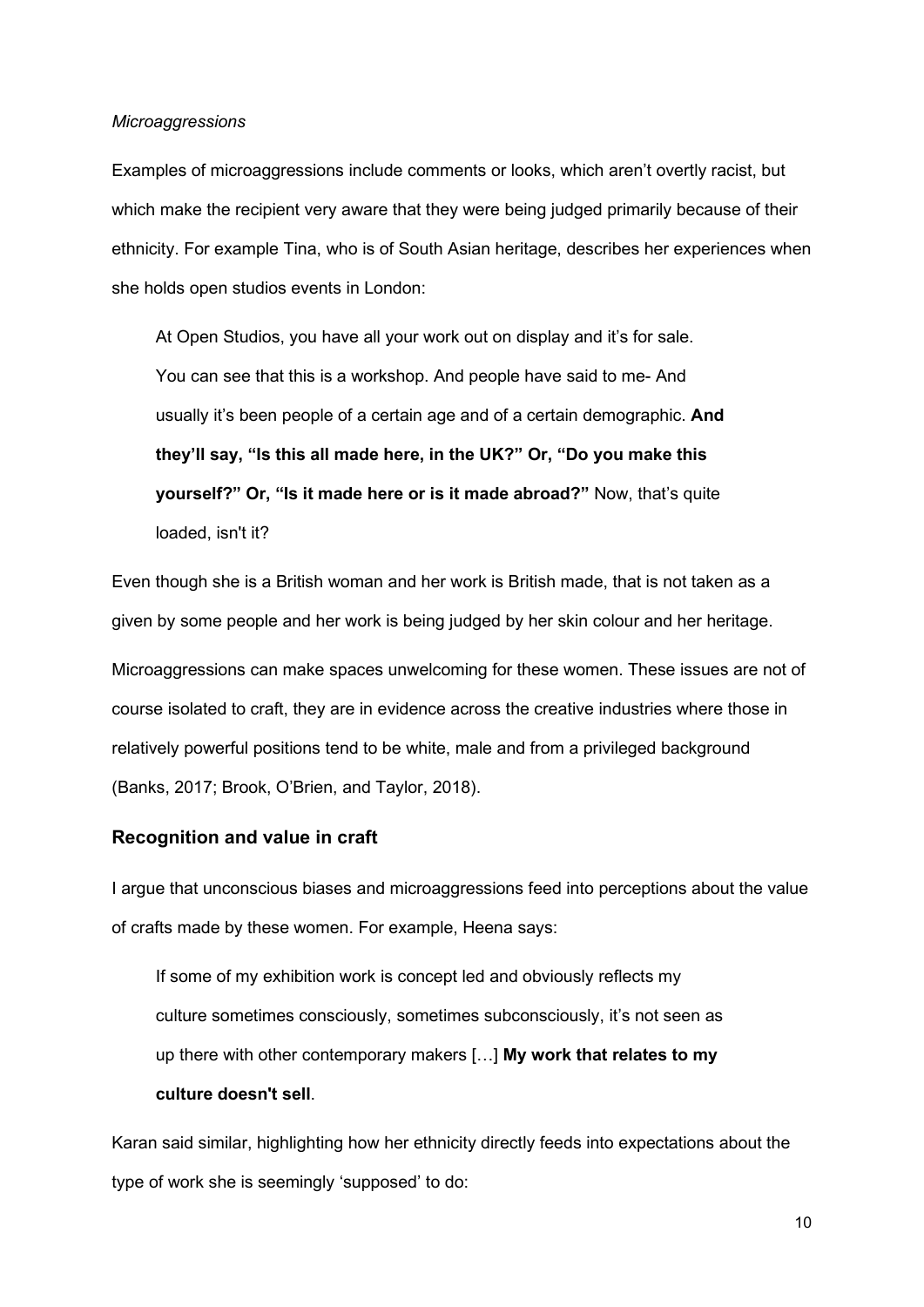I think the crafts is going to be even harder [to break into] because craft is associated as something uniquely British or it's a British craft. So I can't be seen to be doing a British craft because I'm not British. **On the one hand, I'm not allowed to do what's British, but on the same extent I'm not allowed to do what's culturally mine either.** So it's kind of a lose-lose situation. (Laughter).

There's some evidence too of the expertise of some makers being dismissed because they are from a BAME background. Again Karan, describes how her successes have been played down by others in the studios where she works:

I think that also jobs are so precious in this field that people, they may not articulate it, but they're really competitive and really quite aggressive. I got loads of jibes also when I got here [to the studios] about being funded.

#### **Someone actually did say to my face, "Oh, you're here to tick a box**",

as though I couldn't actually draw or paint, and that also I didn't come from a culture that draws or paints.

Karan said that such attitudes – being told she is there to 'tick a box' - are because of the Eurocentricity of higher education. Because of this, she feels her work isn't recognised or valued on its own merits, instead any success she has is judged on her ethnicity.

Diversity schemes to increase the numbers of BAME people in the arts and craft can work to an extent in terms of greater representation of diverse creatives. However, they can't solve the underlying problems about how makers from BAME backgrounds, and their work, are perceived.

While social media has made it easier for seemingly 'anyone' to make a career out of craft, the online space is just as difficult to navigate for these women.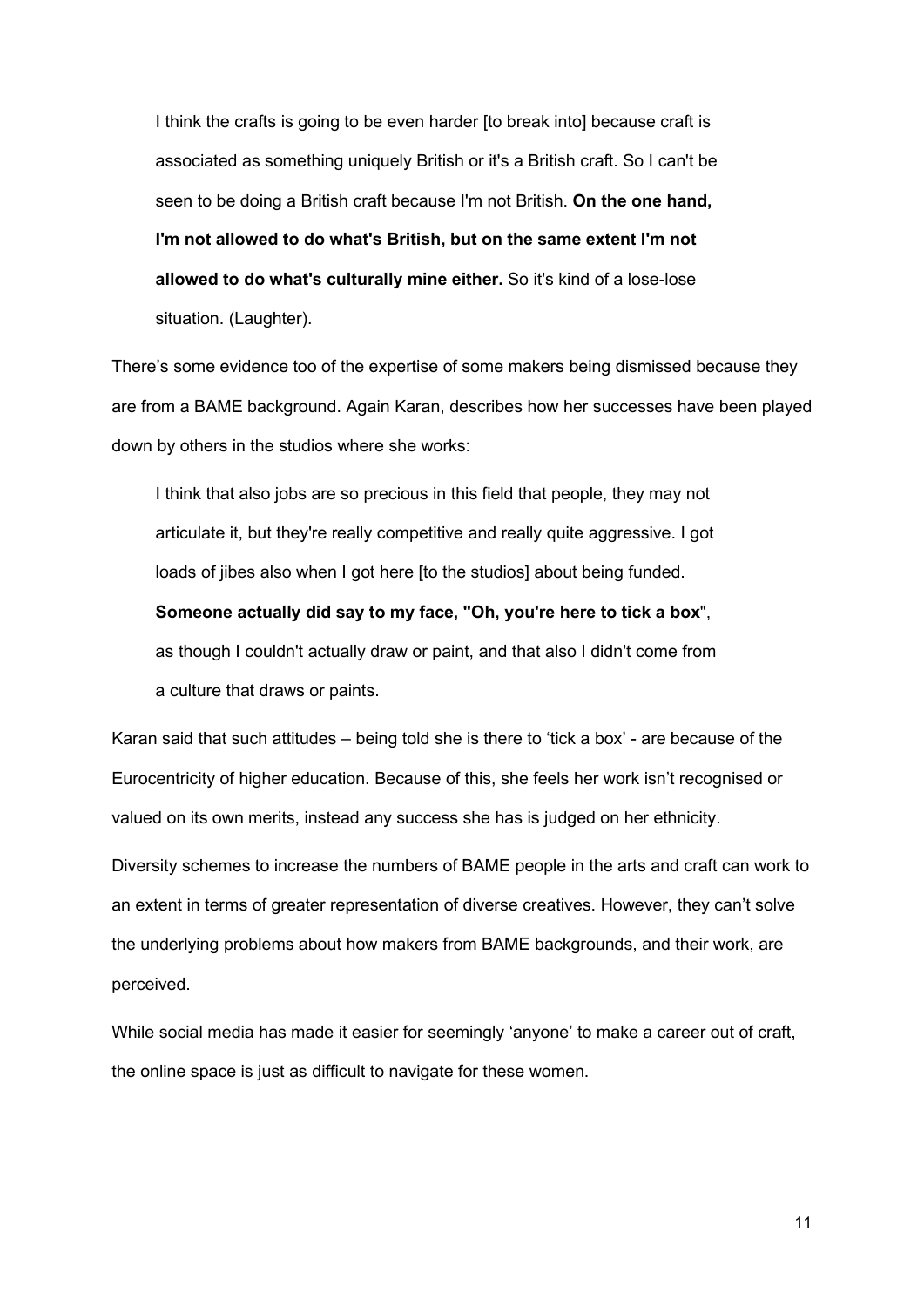#### <span id="page-11-0"></span>**The role of social media**

A lot of the participants interviewed were hesitant about putting pictures of themselves online when telling the story about their work. I would argue this is both a gendered and racialised issue. In other work I've done about women artists (Patel, 2020) and women entrepreneurs (Naudin and Patel, 2019) it tends to be the case that women are more hesitant to selfpromote online. Many of the women interviewed for this also mentioned their ethnicity as a reason. For example, Tina:

I would probably post more- Because I have noticed, the times when I have posted a picture of me, they've actually been really popular, because people want to see the face behind the brand. But **I still feel conscious of the fact that I'm not white, I don't fit into a certain mould** or whatever, perhaps. And I need to kind of break that down and not worry about that and just it's me, **it's who I am. You like it or you don't like it**.

Tina feels conscious of the fact that she's not white, which feeds into her hesitation to put pictures of herself online even though she's only had positive experiences so far. However, the idea of "you like it or you don't like it" was mentioned by a few of the participants.

For example, Thea feels she is getting better at putting herself out there:

I'm getting better at that. I'm comfortable to be open about myself. I wasn't with pictures, but I'm getting more comfortable with that now, and I had to consider the options as far as do I show that I'm a black maker or not? To be honest, I came down to the fact of, "**If their decision is going to be swayed by whether I'm black or not, then I don't want them buying my stuff**.

This is an important attitude but not everyone has the confidence to do it, and it is not necessarily to do with race. For example, Olivia struggles with drawing a line between the personal and professional on social media: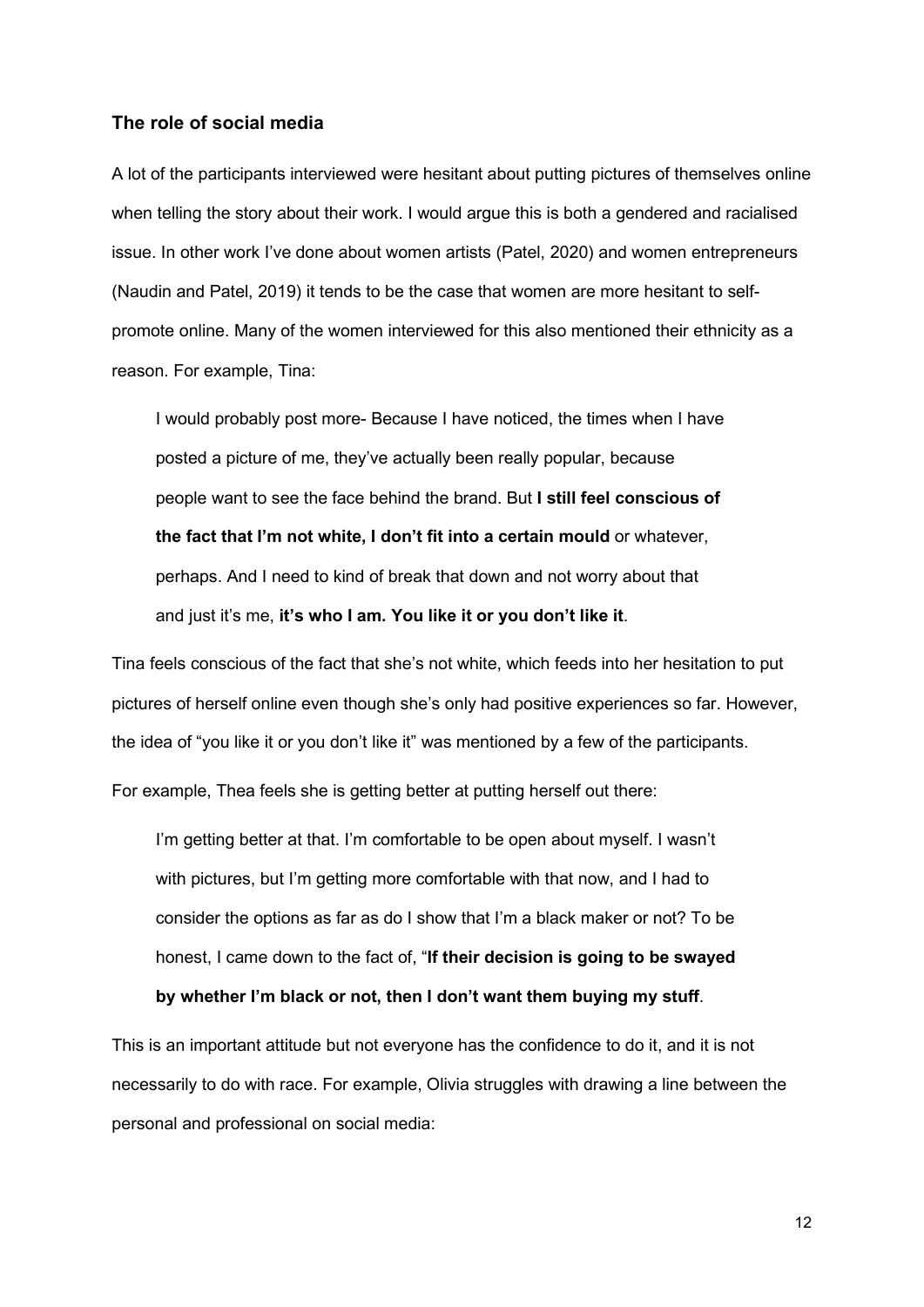If you go down to my earlier feeds [on social media], there are absolutely no photos of me at all just because I didn't want to speak about myself. I just wanted to speak about the work. As time has gone on and being here and looking at how other people brand themselves and represent themselves, the story is important and people knowing about your background and what your inspirations are and influences.

If I have any reservations at all, it's probably because I don't like to expose myself. That's not a racial thing or anything, that's just who I am as a person. I don't really want to tell anyone about me. I'm not in the habit of speaking about myself. About my business? Great. About me? No. I'm learning now there is a crossover. It's not all of it but there's a little crossover so this is the bit that I need to mention more. You can only do it to a point where you're comfortable.

<span id="page-12-0"></span>The idea of feeling exposed online is also discussed in my previous report (Patel, 2019) where many of the women makers did not want to reveal too much about themselves or their personal life online. Yet in the craft sector the story behind the final product is particularly important, and there is a skill in finding a balance the maker is comfortable with.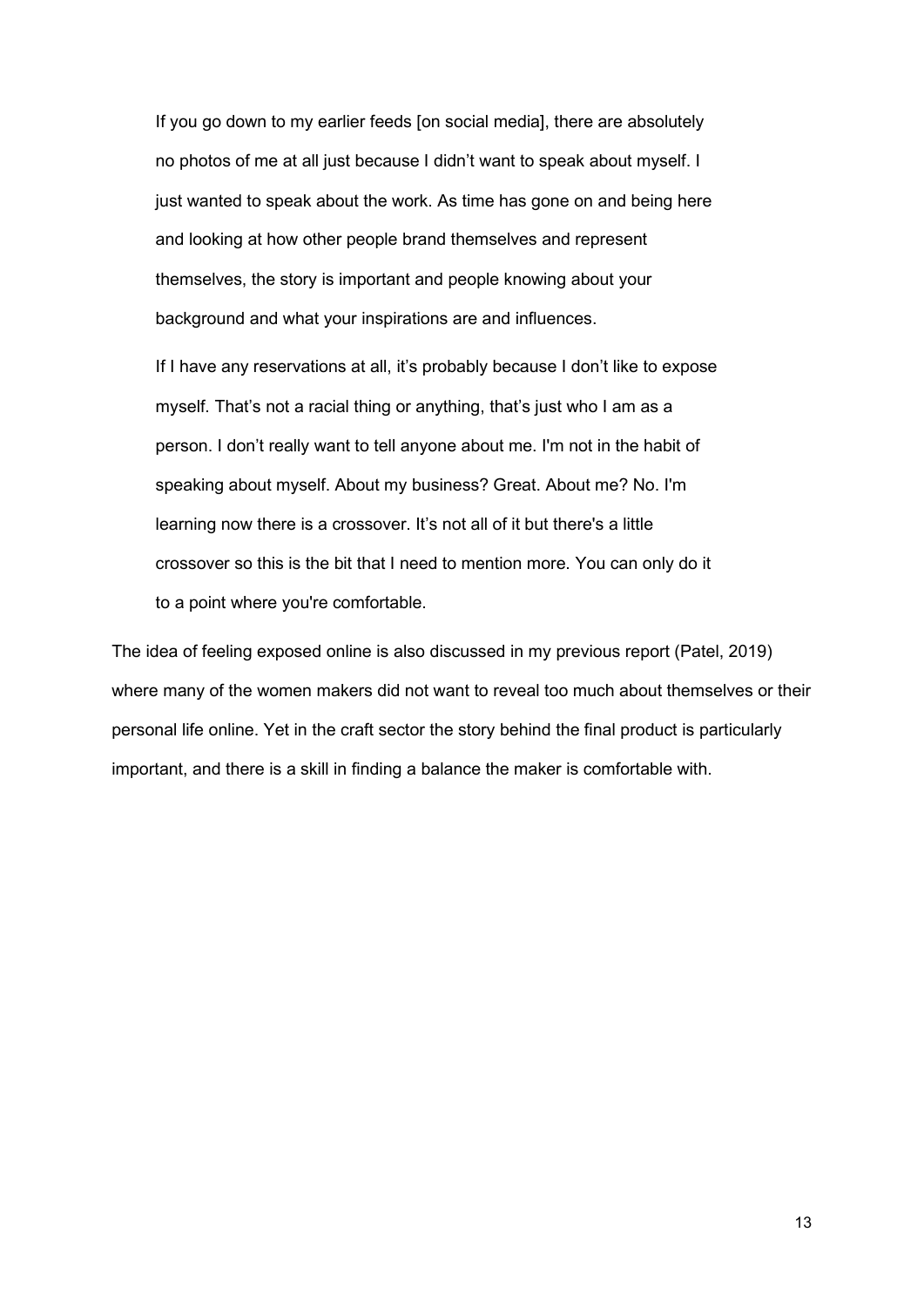#### **Conclusion**

These initial findings suggest that for women makers of colour in the UK craft sector, the pathway to a professional career in craft is especially difficult, and this is because of existing structures and entrenched assumptions about craft expertise which are gendered, classed and racialised.

The quotes from interviewees in this paper demonstrate that racist incidents still happen in studios and at craft fairs in the UK. More common, however, are microaggressions. Microaggressions include looks, comments and preconceptions about the makers and their work which mean that sometimes they are being judged because of their gender, class and/or ethnic origin, and not their work. Microaggressions can make the craft industry unwelcoming for people who are not white and middle class. There needs to be much more awareness of these problems.

There is also an issue with perceptions of traditional and global crafts which stem from the UK education system. Craft education seems to centre on predominantly Western, white, high-end forms of craft which feed into perceptions of the craft expertise of diverse makers. Finally, on social media some of the women are hesitant to put themselves out there and not only because of their skin colour, though it is a factor, but because it's not what they feel comfortable doing and their confidence level. There is a sense that if people will discriminate because of the colour of their skin, then those aren't the type of customers they want anyway. This is an important attitude to have but not everyone has such confidence. While diversity schemes may help to address the representation of diverse makers in the UK

craft sector, much more needs to be done to make the craft sector more inclusive. There needs to be a collective effort to challenge behaviours and call out racism in the sector. Practical steps, such as an inclusivity charter for craft markets and studios, could highlight these problems explicitly and facilitate positive change.